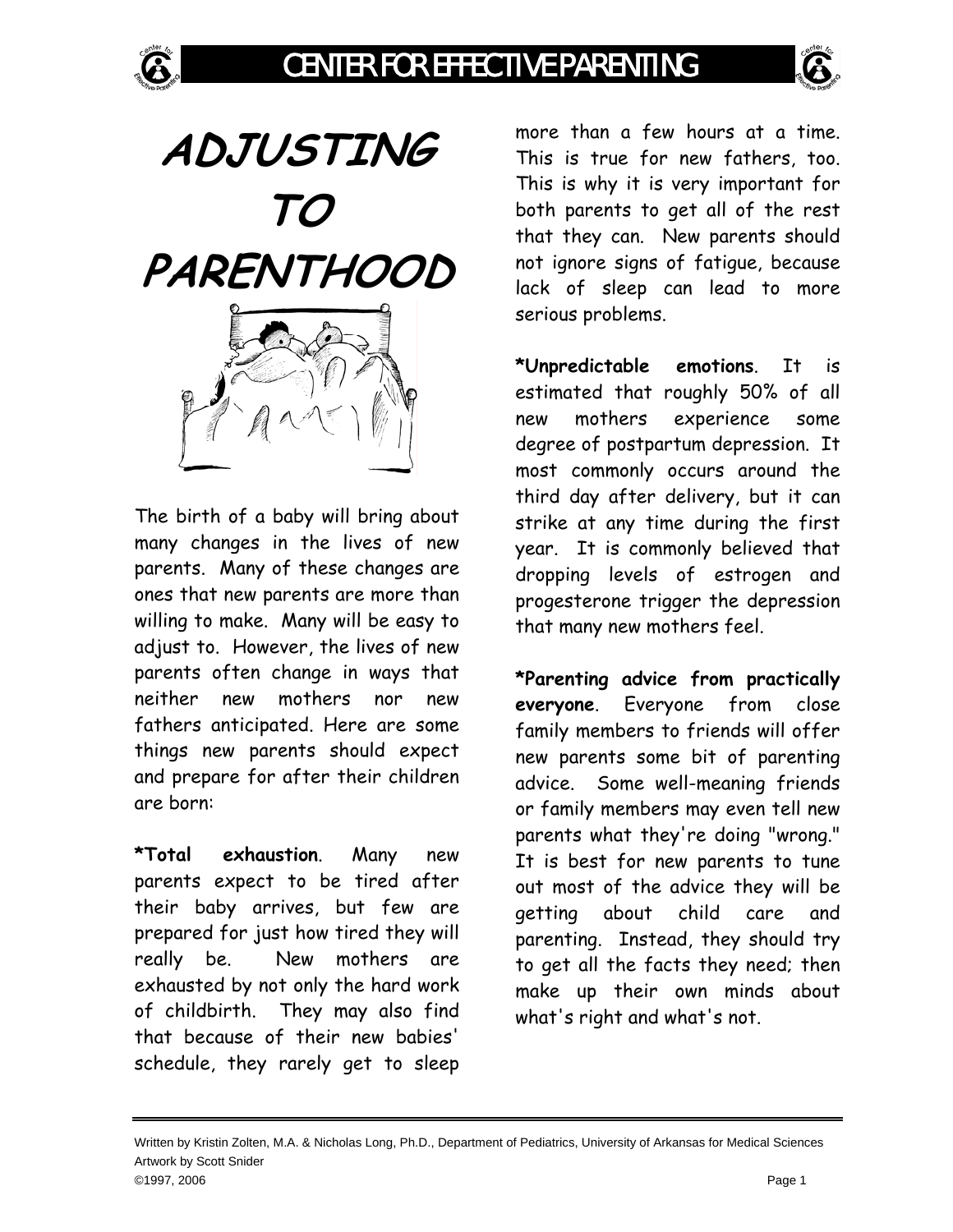**\*Negative feelings about the baby**. There will be days when new parents will be overwhelmed with the demands their new babies make. New parents should keep in mind that it is very normal to have negative feelings about their babies. New babies almost always turn their parents' lives upside down. It's okay for new parents to voice these feelings, too.

**\*Fear and/or feelings of incompetence**. New parents don't automatically know how to care for their new babies. They should try not to worry if they feel, at times, like they don't know what they're doing. Parenting takes practice. New parents will learn as they go along. New parents don't have to perform perfectly from the start. They should give themselves a little time.

**\*Lack of "maternal or paternal instincts."** A feeling of motherhood or fatherhood is something that new parents may not feel right away. New parents shouldn't worry, and they shouldn't feel guilty. It takes time for new parents and their babies to get to know each other.

**\*Feelings of isolation**. The parents who remain at home with their babies during the first few weeks, usually new mothers, may feel quite isolated. This is normal. It's hard to take care of a baby for long periods of time with no help. New parents should try to find support, either from friends or family members, or from an organization that holds new parents or postpartum classes.

**\*Major changes in new mothers, new fathers, and in their relationship**. New parents go through many changes. The change from a two person to a three person group is a pretty big one. New parents may notice big changes in themselves and in their mates. All of these changes can be pretty disarming. It's important, though, that new parents focus on the positive, not the negative changes. New parents should keep in mind that this is a transitional phase, and things will get easier as they adjust to the role of being a parent.

**\*Changes in the power balance in the family**. Many new mothers find themselves working harder and longer than their partners, and they want recognition for it. Many men may be used to receiving pampering from their wives and may find that things have changed drastically after their babies arrive. New